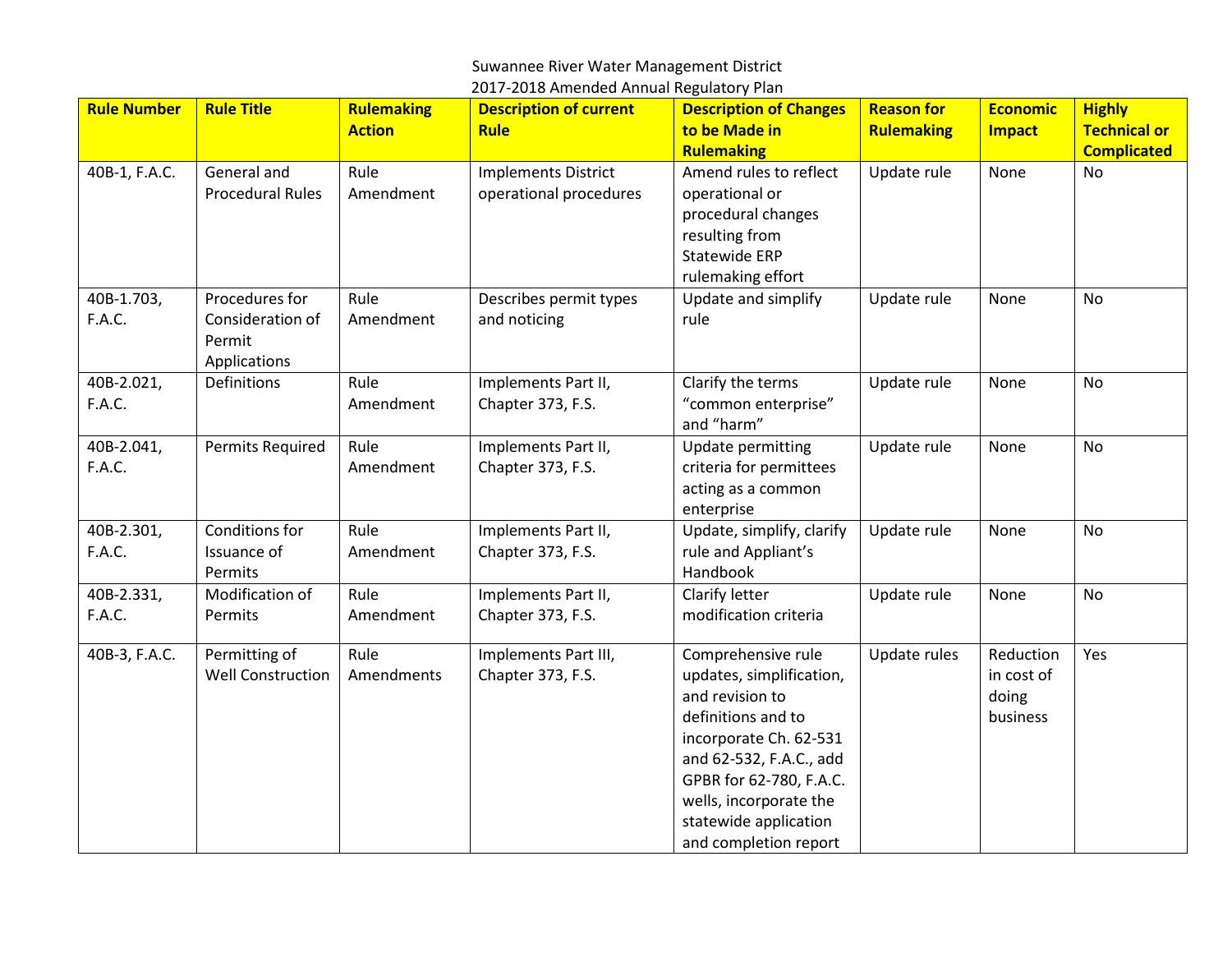## Suwannee River Water Management District

| <b>Rule Number</b> | <b>Rule Title</b>       | <b>Rulemaking</b> | <b>Description of current</b> | <b>Description of Changes</b> | <b>Reason for</b> | <b>Economic</b> | <b>Highly</b>       |
|--------------------|-------------------------|-------------------|-------------------------------|-------------------------------|-------------------|-----------------|---------------------|
|                    |                         | <b>Action</b>     | <b>Rule</b>                   | to be Made in                 | <b>Rulemaking</b> | <b>Impact</b>   | <b>Technical or</b> |
|                    |                         |                   |                               | <b>Rulemaking</b>             |                   |                 | <b>Complicated</b>  |
|                    |                         |                   |                               | forms, remove                 |                   |                 |                     |
|                    |                         |                   |                               | elevation survey              |                   |                 |                     |
|                    |                         |                   |                               | requirement in                |                   |                 |                     |
|                    |                         |                   |                               | floodplain, and               |                   |                 |                     |
|                    |                         |                   |                               | authorize alternative         |                   |                 |                     |
|                    |                         |                   |                               | grouting/construction         |                   |                 |                     |
|                    |                         |                   |                               | methods                       |                   |                 |                     |
| 40B-4, F.A.C.      | Works of the            | Rule              | Implements Part IV,           | Amendments pursuant           | Update rules      | None            | No                  |
|                    | <b>District Permits</b> | Amendments        | Chapter 373, F.S.             | to the SWERP II               |                   |                 |                     |
|                    |                         |                   |                               | statewide rule                |                   |                 |                     |
|                    |                         |                   |                               | consistency effort and        |                   |                 |                     |
|                    |                         |                   |                               | <b>FEMA Risk MAP</b>          |                   |                 |                     |
|                    |                         |                   |                               | revisions                     |                   |                 |                     |
| 40B-8.021,         | <b>Definitions</b>      | Rule              | Rules defines terms           | Update, revise, and           | Update rule       | None            | No                  |
| F.A.C.             |                         | Amendment         | related to the                | clarify definitions as        |                   |                 |                     |
|                    |                         |                   | establishment of minimum      | new MFLs are                  |                   |                 |                     |
|                    |                         |                   | flows and levels              | established                   |                   |                 |                     |
| <b>New Rules</b>   | Minimum flows           | <b>New Rules</b>  | <b>Implements Sections</b>    | To provie criteria for        | <b>New Rules</b>  | Dependent       | Yes                 |
| 40B-8.111          | or minimum              |                   | 373.042 and 373.0421,         | determining whether           |                   | on MFL          |                     |
| through 40B-       | levels for              |                   | F.S.                          | the MFL for a water           |                   | status          |                     |
| 8.151, F.A.C.      | Hampton Lake,           |                   |                               | body is being met and         |                   |                 |                     |
|                    | Lake Butler, Lakes      |                   |                               | the accompanying              |                   |                 |                     |
|                    | Santa Fe and Alto,      |                   |                               | prevention or recovery        |                   |                 |                     |
|                    | Cherry Lake, and        |                   |                               | strategy if necessary         |                   |                 |                     |
|                    | the Steinhatchee        |                   |                               |                               |                   |                 |                     |
|                    | River                   |                   |                               |                               |                   |                 |                     |
| 40B-21.631,        | Water Shortage          | Rule              | These rules provide for the   | Revise language so that       | Update rule       | None            | No                  |
| F.A.C.             | Plan, Phase II          | Amendment         | conservation, protection,     | language in Phase II is at    |                   |                 |                     |
|                    |                         |                   | and management of water       | least as restrictive as       |                   |                 |                     |
|                    |                         |                   | during periods of water       | current year-round            |                   |                 |                     |
|                    |                         |                   | shortage                      | lawn watering                 |                   |                 |                     |
|                    |                         |                   |                               | restrictions                  |                   |                 |                     |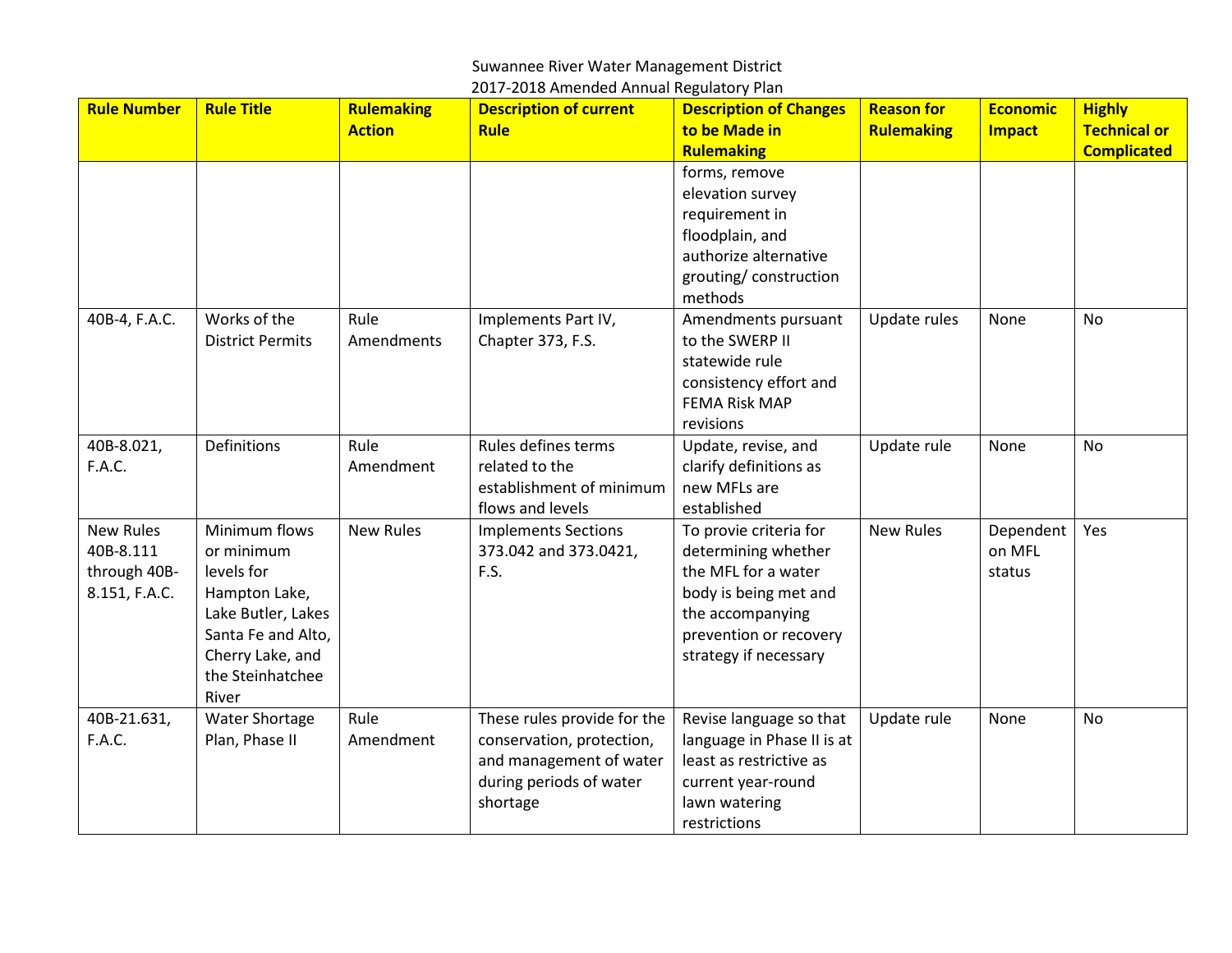## Suwannee River Water Management District 2017-2018 Amended Annual Regulatory Plan

| <b>Rule Number</b>    | <b>Rule Title</b>                        | <b>Rulemaking</b><br><b>Action</b> | <b>Description of current</b><br>Rule                                                                                      | <b>Description of Changes</b><br>to be Made in                                                                                                                                                                        | <b>Reason for</b><br><b>Rulemaking</b> | <b>Economic</b><br><b>Impact</b> | <b>Highly</b><br><b>Technical or</b> |
|-----------------------|------------------------------------------|------------------------------------|----------------------------------------------------------------------------------------------------------------------------|-----------------------------------------------------------------------------------------------------------------------------------------------------------------------------------------------------------------------|----------------------------------------|----------------------------------|--------------------------------------|
| 40B-21.641,<br>F.A.C. | Water Shortage<br>Plan, Phase III        | Rule<br>Amendment                  | These rules provide for the<br>conservation, protection,<br>and management of water<br>during periods of water<br>shortage | <b>Rulemaking</b><br>Revise language so that<br>language in Phase III is<br>at least as restrictive as<br>current year-round<br>lawn watering<br>restrictions                                                         | Update rule                            | None                             | <b>Complicated</b><br><b>No</b>      |
| 40B-400,<br>F.A.C.    | Environmental<br><b>Resource Permits</b> | Rule<br>Amendments                 | Implements Part IV,<br>Chapter 373, F.S.                                                                                   | Remove references to<br>62-330, F.A.C., and<br>Applicant's Handbook<br>Volume I, and other<br>amendments pursuant<br>to the SWERP II<br>statewide rule<br>consistency effort and<br><b>FEMA Risk MAP</b><br>revisions | Update rules                           | <b>None</b>                      | <b>No</b>                            |

We hereby certify that we have reviewed the Suwannee River Water Management District's (District) 2017-2018 Amended Annual Regulatory Plan, pursuant to paragraph 120.74(1)(d), F.S. All District rules have been reviewed as of August 24, 2017, to determine if they remain consistent with the District's rulemaking authority and the laws implemented.

 $9126/17$ 

Don Quincey, Jr. Chair

Date

 $9|26|17$ **George T. Reeves** 

**Legal Counsel** 

Date

 $\overline{u}$